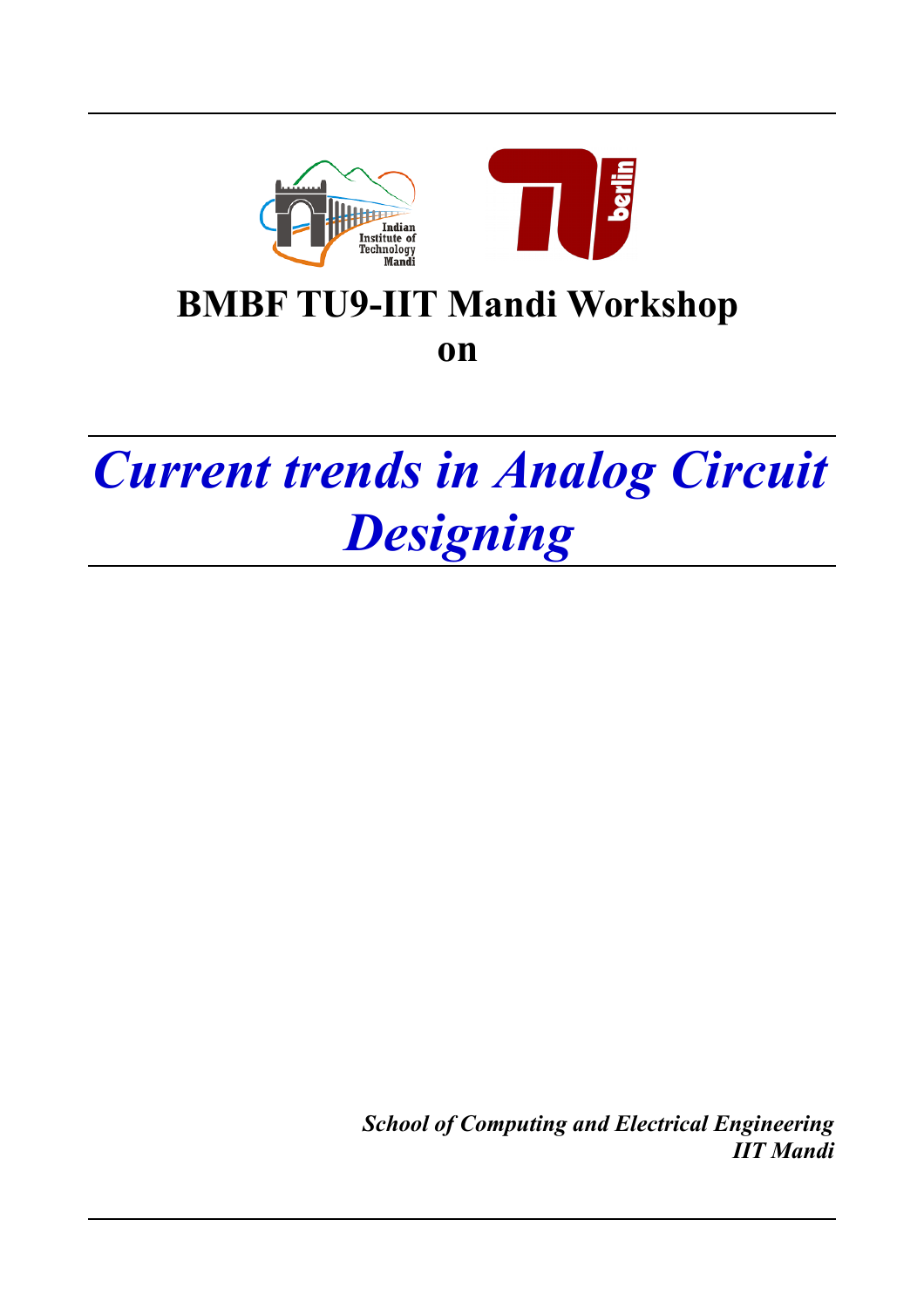



### **Agenda**

#### **Day 1 (Sept. 25, 2017)**

9:00 am: Registrations for IIT Mandi students

9:30 am: Welcome note for the speakers from TU-Berlin by **Hitesh Shrimali** (10')

9:40 am: Part-I: Sigma delta modulators by **Friedel Gerfers** (55')

10:40 am: Coffee break (20')

11:00 am: Part-II: Sigma delta modulators by **Friedel Gerfers** (55')

12:00 pm: Lunch break

1:50 pm: Welcome note for the speakers from industry by Hitesh Shrimali (10')

- 2:00 pm: High Speed Wireline Communication by **Tapas Nandy** (55')
- 3:00 pm: High Speed Design Issues and Jitter Estimation Techniques by **Jai Narayan Tripathi** (55')

4:00 pm: Coffee break (20')

4:20 pm: Case study: sigma delta modulator by **Marcel Runge** (45')

#### **Day 2 (Sept. 26, 2017)**

9:30 am: Part-III: Sigma delta modulators by **Friedel Gerfers** (55') 10:30 am: Coffee break (20')

10:50 am: Part-IV: Sigma delta modulators by **Friedel Gerfers** (55')

11:50 pm: Lunch break

1:50 pm: Welcome note for the speakers from industry by **Hitesh Shrimali** (10')

2:00 pm: Talk by **Nitin Gupta** (55')

3:00 pm: Design methodologies for state-of-the-art analog circuits by **Atul Bhargava** (55')

4:00 pm: Coffee break (20')

- 4:20 pm: Case study: sigma delta modulator by **Marcel Runge** (45')
- 5:00 pm: Closing ceremony (20')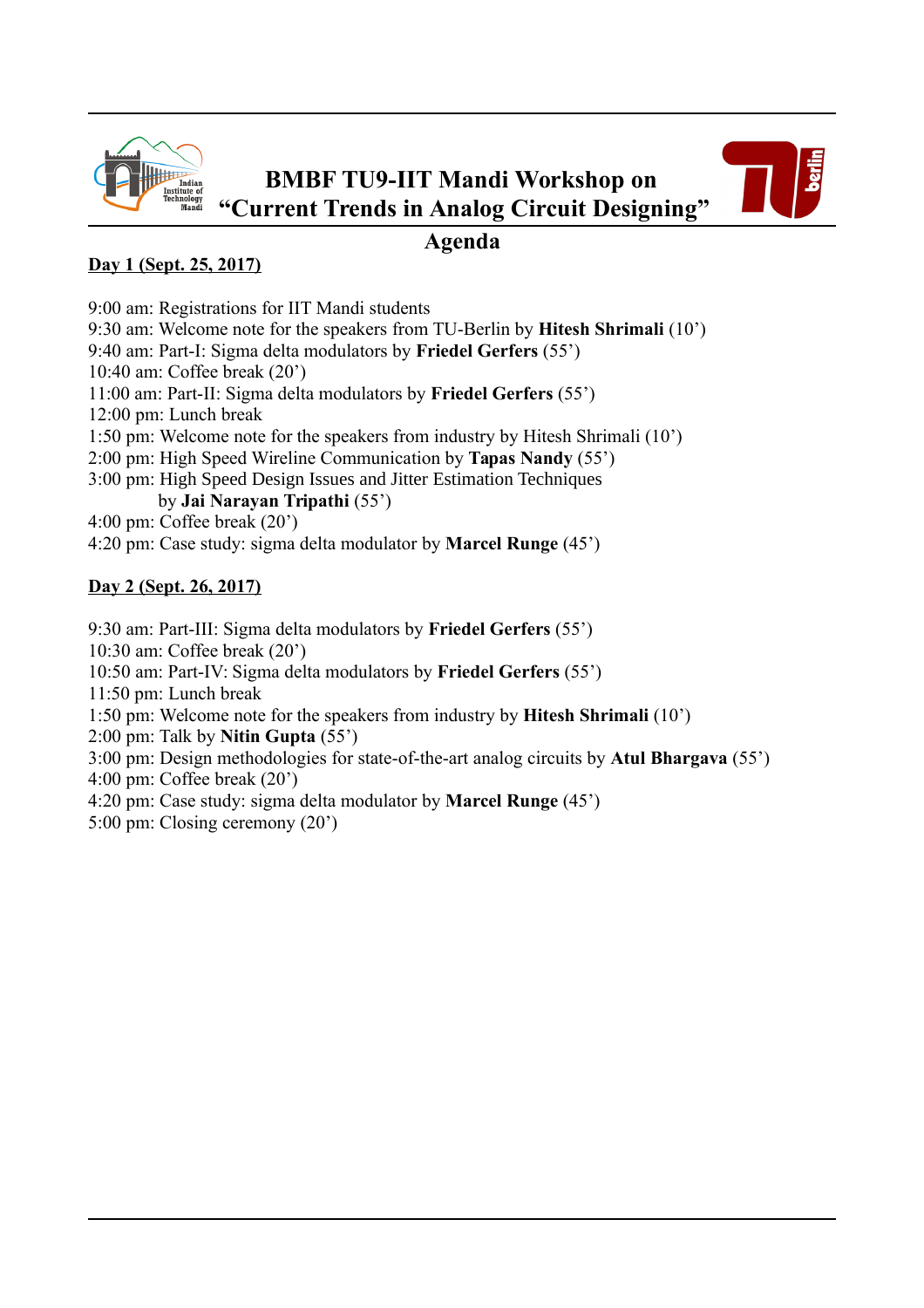## **Biographies of the speakers**



**Friedel Gerfers** received the Dipl.-Ing. degree in electrical engineering from the Gerhard Mercator University, Duisburg, Germany, in 1996, and the Ph.D. degree in microsystems engineering from the Albert-Ludwig-University, Freiburg, Germany, in 2005. He has brought this commitment and expertise to several disciplines and different organizations in industry and academia. He has established himself as a leading architect of high-performance, high-bandwidth communications circuits and systems and lowpower GS/s ADCs and DACs. With over 20 years of design, research and teaching experience, he has a proven track record in delivering cutting edge high-speed low-

power and high-performance analog & mixed-signal circuits and systems. From 2003 to 2006, he was with Philips Semiconductor, Munich, Germany, leading the efforts on high-speed analog-to-digital converters and serial communication circuits for video applications. In 2006, he joined Intel Research, Santa Clara, CA, as a Senior Research Scientist. During his research fellowship, he developed an ultralow-noise MEMS accelerometer. Furthermore, he was Principal Investigator for ADC-based microelectromechanical system architectures. Prior to joining Alvand Technologies in 2011, he was Technical Director with Aquantia Inc., Milpitas, CA, where he developed multiple generations of high-volume 10 Gbase-T transceivers with best-in-class power efficiency for high-throughput networking switches. These products are now in mass production. As part of the acquisition of Alvand Technologies in 2012, he joined Integrated Device Technology Inc., San Jose, CA, where he is directing the R&D efforts and the portfolio of high resolution high-speed ADCs for 3/4G wireless applications. Since January 2015, Prof. Gerfers heads the "Mixed Signal Circuit Design (MSC)" department at the Faculty IV Electrical Engineering and Computer Science at the Berlin Institute of Technology, which is connected to a W3 professorship. He is coauthor of the book Continuous-Time Sigma-Delta A/D-Fundamentals, Performance Limits and Robust Implementations (Springer, 2006) and four other book chapters covering different topics. He authored and coauthored more than 40 papers and holds eight patents. He was appointed advisory board member of a leading EDA company. Dr. Gerfers is a member of the technical program committee of the European Solid-State Circuits Conference.



**Tapas Nandy** received the B. Eng. degree in electronics and telecommunication engineering from Bengal engineering college, Kolkata, India in and M. Tech. degree in microelectronics from Indian Institute of Technology, Kanpur, India. He currently is a director of R&D, High-Speed PHY, MSIP at Synopsis Inc. Prior to joining Synopsis Inc (2015), he worked for STMicroelectronics as a senior group manager of analog and mixed signal IP/high-speed links PHYs team. His research interests include High-Speed Link PHY designs and analog and mixed signal IPs. He holds 14 US and Europe patents and 6 international publications.



**Nitin Gupta** received B.E. Degree in Electronics and Communication from Indian Institute of technology Roorkee, India, in 1998. Currently, He is working as a Director at Western Digital. Previously, he worked for Synopsys and STMicroelectronics as well. He has 19 years of experience in analog and mixed-signal circuit design. His research interest includes High Speed Link Physical Layer, Analog and Mixed Signal IPs & Design Methodologies. Moreover, he architected various Analog & Mixed signal IPs from spec definition to production. He has strong knowledge of analog design, simulation  $\&$  layout concepts. He holds 11 US patents and 6 IEEE international publications. Nitin is a Senior Member IEEE since 2013.